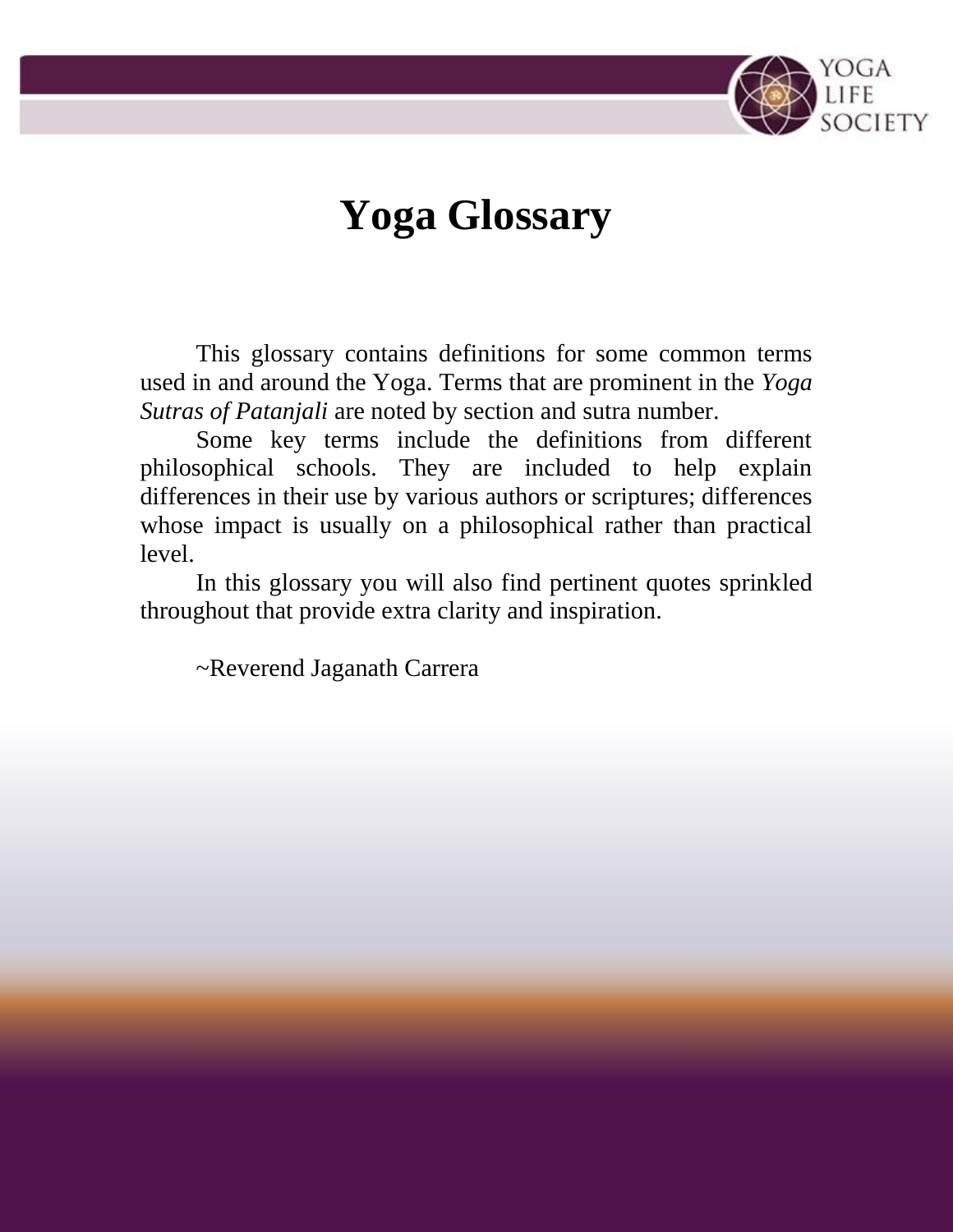*abhyasa* – Practice, continuous endeavor, vigilance, exercise, repetition, exertion; lit., to apply oneself toward. *(See sutras 1.12-1.14.)*

"*Every aspiration may indeed be achieved if one remembers to keep the goal ever before the mind"* (The Thirukkural).

*advaita* – Nondualism, monism. Advaita regards Reality as one and indivisible; beyond pairs of opposites, such as hot/cold, up/down, male/female, good/bad.

*ahamkara* – Egoism, ego feeling, the sense of self-identity; lit., the I-maker. *(See sutra 2.6.)*

*ahimsa* – Non-injury. One of the yamas. *(See sutras 2.30 and 2.35.)*

*"The code of the pure in heart is not to return hurt for angry hurt*" (The Thirukkural). *akasha* – Ether, space; lit., the not visible. The subtlest of the five elements, it is the allpervasive and dynamic ground of other elements.

*anagata* – That which is not yet come (referring to the silence beyond the OM vibration); belonging to the future.

*anahata* – The unstruck, the continuous inner humming vibration, the heart chakra. *ananda* – Bliss.

*"Happiness is the natural life of man"* (Thomas Aquinas).

*apana* – Energy descending from the navel pit within the human body. Its sphere of influence is the abdominal region and it is responsible for the excretion of wastes. It is the downward-moving prana.

*aparigraha* – Non-greed, non-hoarding, non-acceptance of gifts. It is one of the yamas. *(See sutra 2.39.)* Aparigraha is also one of the five *mahavratam* (great vows) of the Jain religion; the other four are the same as the remaining four principles of yama.

*"Of no avail is keenness of intellect or wide knowledge if greed seizes us and leads us to folly"* (The Thirukkural).

*asana* – The third limb of the eight limbs of Raja Yoga. A steady comfortable posture for meditation. Most of the thousands of different bending and stretching postures utilized in Hatha Yoga to enhance health and well-being are also referred to as asanas.

*Ashtanga Yoga* – Refers to the eight limbs of Raja Yoga: yama, niyama, asana,

pranayama, pratyahara, dharana, dhyana, samadhi. *(See sutra 2.29.)*

*atman* – The Self or Brahman when regarded as abiding within the individual.

#### **B**

*bhakti* – Devotion; lit., to partake of, to turn to.

*Bhakti Yoga* – The Yoga of devotion to any name and form of the Divine.

*"Bhakti is not mere emotionalism, but is the turning of the will as well as the intellect towards the Divine. It is supreme love of God. It leads to immortality or God-realization"* 

(Sri Swami Sivananda).

*Bhagavad Gita* – A Hindu scripture, a portion of the great epic the *Mahabharata* composed perhaps 2400 years ago, in which Lord Krishna instructs his disciple Arjuna in the various aspects of Yoga.

*bijam* – Seed, source.

*Brahma* – God as creator of the universe. One of the Hindu trinity, which also includes Lord Vishnu and Lord Siva.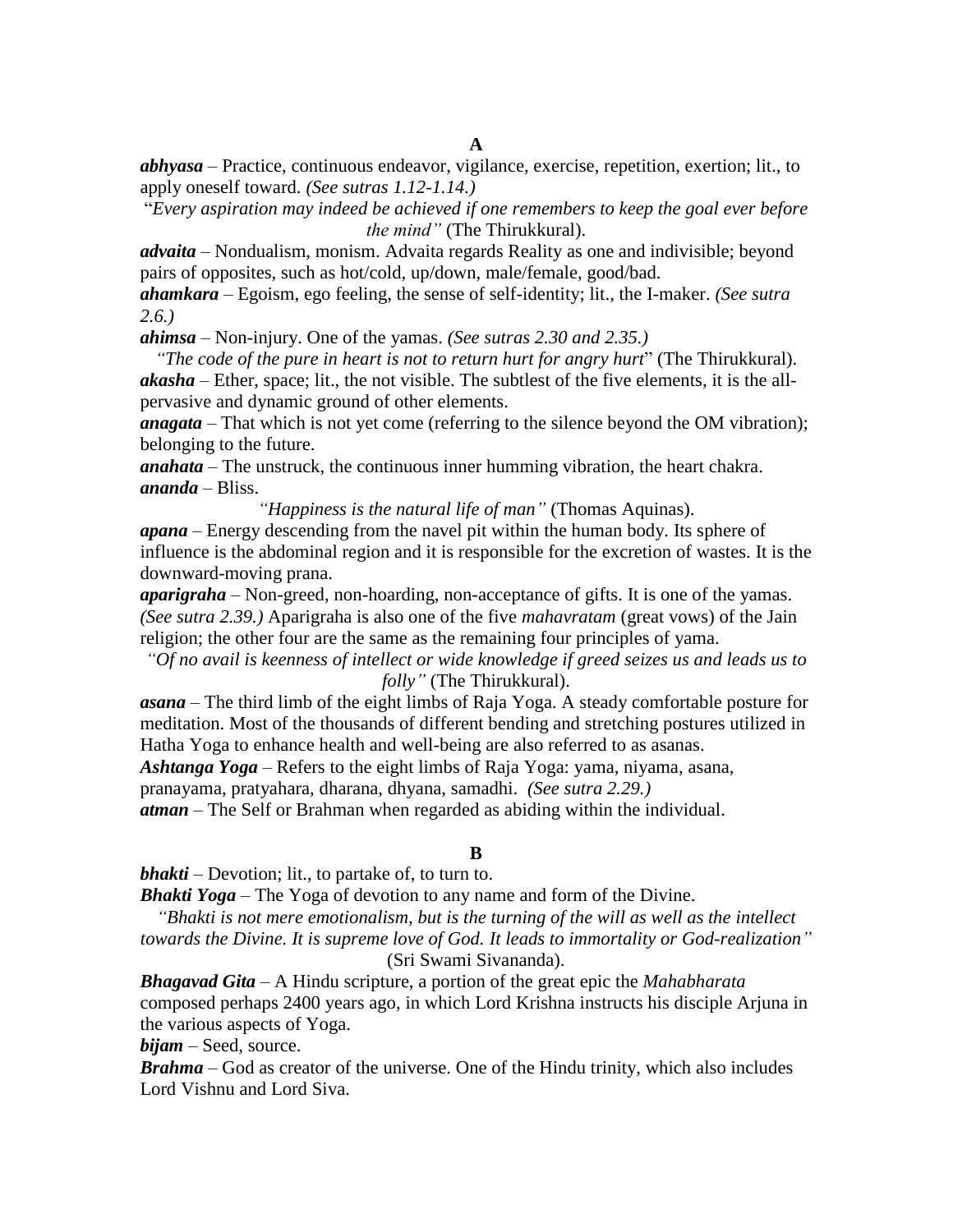*brahmacharya* – Continence; lit. the path that leads to Brahman, or moving in Brahman. One of the yamas. (S*ee sutra 2.38.*) Also, a code of conduct referring to someone who studies the Vedas. It can also refer to the stage of life of a celibate student of religious studies. Practically speaking, it means to have moderation in all things.

*brahmamuhurta* – The two-hour period before sunrise (roughly between four and six a.m.) that is especially conducive to meditation.

*Brahman*– The unmanifest supreme consciousness or God; the Absolute; lit. greater than the greatest.) In Vedanta, it refers to the Absolute Reality and is regarded as that which is beyond differences. It is considered *nirguna*, beyond nature, that which cannot be conceptualized. Brahman is pure absolute existence, knowledge and bliss. It is considered as the only absolute reality, whereas the created universe is but an appearance.

*buddhi*– Intellect, discriminative faculty of the mind, understanding, reason. From the root *budh* to enlighten, to know. *(See mahat.)*

# **C**

*chakra* –One of the subtle nerve centers along the spine; lit., wheel.

*chit* – To perceive, observe; to know.

*chitta* – Mind-stuff. While in the *Yoga Sutras*, chitta refers to the mind-stuff, in the nondualistic school of Vedanta (Advaita Vedanta) it refers to the subconscious.

# **D**

*darshana* – The insight, vision or experience of a divine or enlightened being; any philosophical school. Yoga is traditionally considered one of six orthodox darshanas (philosophies) in India.

*deva* – Celestial being, controller of an aspect of nature.

*dharana* – Concentration, the practice of continually refocusing the mind on the object of meditation. The sixth of the eight limbs of Raja Yoga. *(See sutras 2.29 and 3.1.)*

*"As you gain control of your mind with the help of your higher Self, then your mind and ego become your allies. But the uncontrolled mind behaves as an enemy"* (Bhagavad Gita

6.6).

*dharma* – Duty, righteousness, religion, virtue, characteristics, law, justice, universal law; lit., that which holds together. It is the foundation of all order: religious, social and moral. Sri Swami Sivananda Maharaj defines dharma as that which brings harmony. In general there are two classifications of dharma: that which is common to all, and that which is specific to a particular class or stage of life. It has been further broken down as follows:

- *varna ashrama dharma*: one's specific duty according to class and stage of life
- *sanatana dharma*: the Eternal Truth (the more accurate name for what is now commonly called Hinduism)
- *swadharma*: one's one duty as dictated by inborn talents, traits, etc. One's purpose in this life
- *apad dharma:* duties prescribed in times of adversity
- *yuga dharma:* the laws and codes of conduct appropriate to one's era in time
- *sadharana dharma:* the general obligations of common duties incumbent on everyone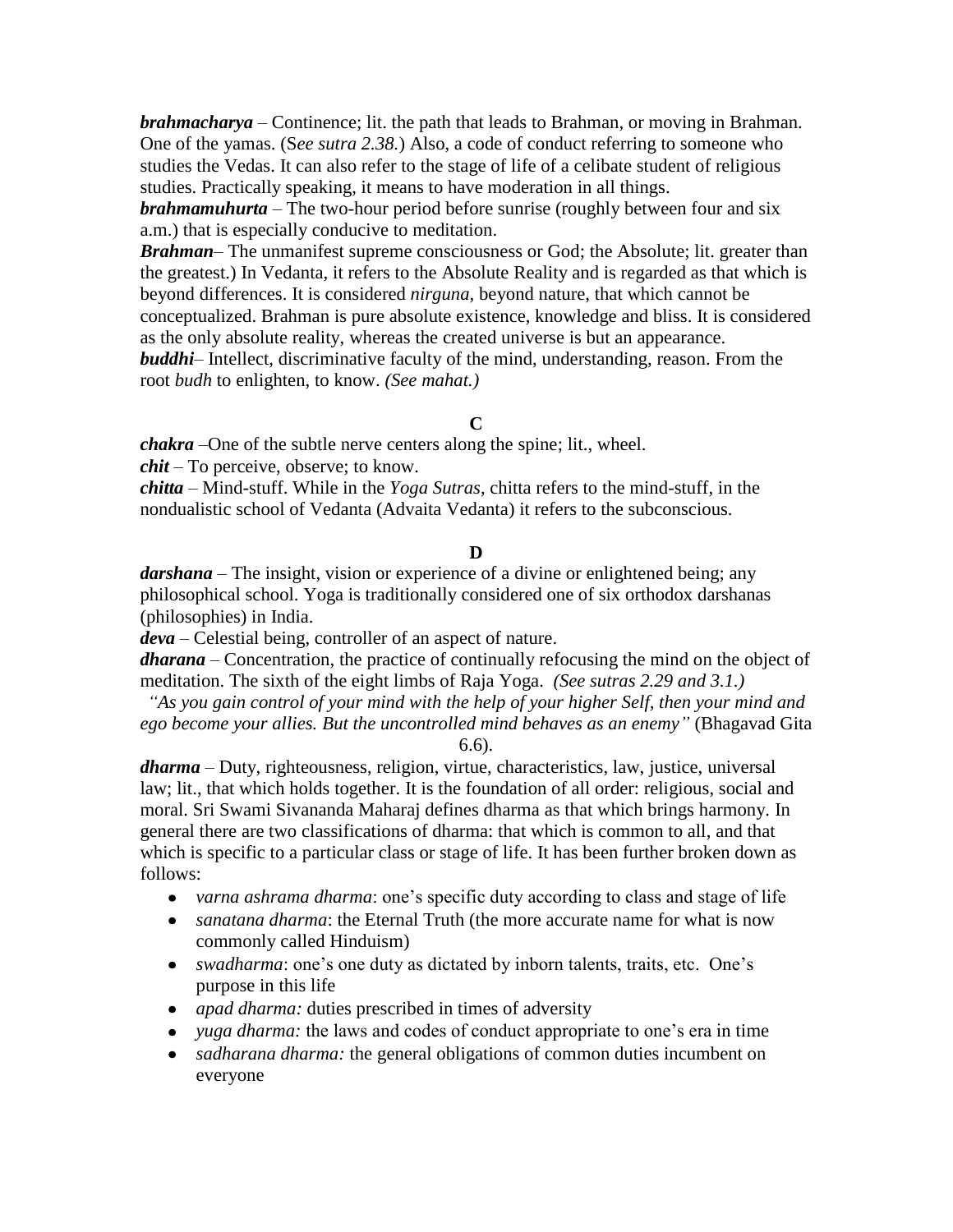In Buddhism, dharma is often used to refer to cosmic order, natural law, the teachings of Lord Buddha, codes of conduct, objects, facts, or ideas.

*"Keep the mind free from non-virtuous thoughts. This is the whole of dharma. All else is only of the nature of sound and show"* (The Thirukkural).

*dhyana* – Meditation, the steady focus of the mind's attention on the object of meditation. The seventh of the eight limbs of the Raja Yoga.

*"Little by little your mind becomes one-pointed and still and you can focus on the Self without thinking of anything else"* (Bhagavad Gita, 6.25).

*duhkha* –Suffering, pain, sorrow, grief.

*"You can advance farther in grace in one hour during this time of affliction than in many days during a time of consolation"* (John Eudes).

*"Suffering is a short pain and a long joy*" (Blessed Henry Suso).

#### **E**

*ekagrata –* One-pointedness of mind. *(See sutras 3.11 and 3.12.) ekam* – One; Reality. Ekam is the term used in the well-known phrase from the Upanishads, *"Ekam sat, vipraha bahudha vadanti," "The Truth is one (ekam); seers express it in many ways."* This principle is the basis of the nondualistic Advaita Vedanta philosophy, which proclaims that although we see many names and forms, they are all manifestations of the One Absolute Reality.

## **G**

*guna* – Quality, attribute, characteristic; lit., strand or thread. One of the three qualities of nature: sattwa, rajas and tamas; or balance, activity and inertia. *(See sutras 1.16, 2.15, 2.19, 4.13 and 4.34.)*

*guru* – A spiritual guide or teacher; lit., the weighty or venerable one. The *Guru Gita* and the *Advaya-Taraka Upanishad* also state that the syllable,  $gu =$  darkness and  $ru =$ remover. The sage Shankaracharya described a guru as one whose mind is steadfast in the highest reality; who has a pure tranquil mind; and who has directly experienced identity with Brahman. Although it is understood that God is the true and only guru, the human guru acts as a conduit for the Divine teachings, grace and guidance.

*guru-parampara* – The lineage of teachers; the uninterrupted succession of teachers. In *The Yoga Sutras* (1.26), Ishwara is referred to as *"the teacher of even the most ancient teachers."* 

## **H**

*hatha* – *Ha* = sun; *tha* = moon. Analogous the yang and yin, ha and tha are symbolic of the interplay of the polarities of masculine and feminine, activity and rest, hot and cold, and so on, that exist within each individual and in Nature.

*Hatha Yoga* – The physical branch of Yoga practice. It includes postures (*asanas*), breathing techniques (*pranayama*), seals (*mudras*), locks (*bandhas*) and cleansing practices (*kriyas*). Though known for its ability to bring health, flexibility and relaxation, its ultimate objectives are the purification of the *nadis* (subtle nerve pathways) and uniting of the outgoing and incoming (or upward and downward) flows of prana. When the flow of prana is balanced and harmonious, the mind becomes still and tranquil and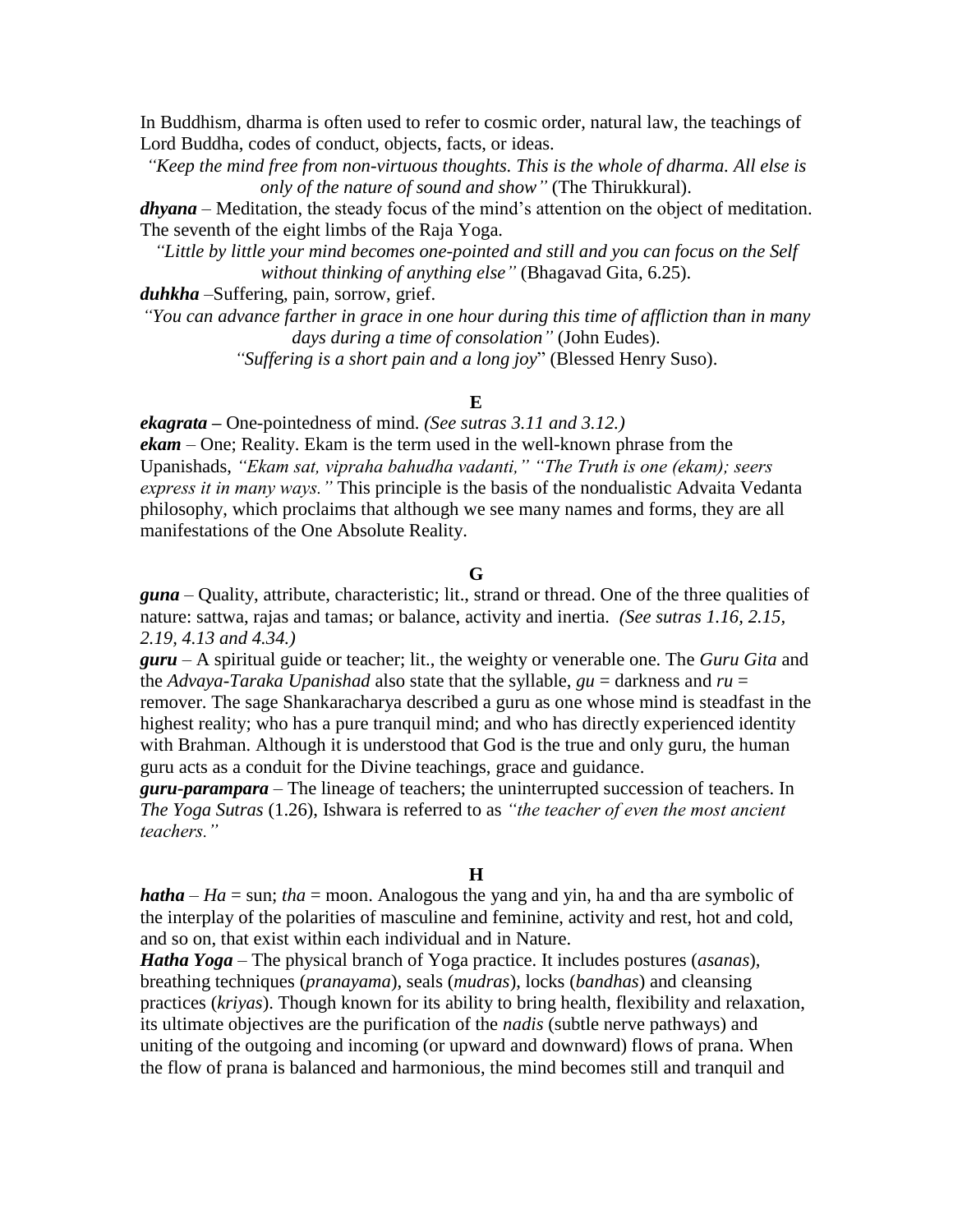ready for the subtler practices of concentration, meditation and samadhi. Hatha Yoga helps return the body to its natural state of health and ease.

**I**

*ida –* The subtle *nadi* (nerve current) that flows through the left nostril. It has the effect of cooling the system as opposed to pingala, the heating nadi on the right.

*indriya* – Sense organ. It can refer to either the external physical organ or the inner organ of perception. *(See sutras 2.18, 2.41, 2.43, 2.54, 2.55, 3.13 and 3.48.)*

*Integral Yoga* – The principles and practices of the six major branches of Yoga: Hatha, Jnana, Bhakti, Karma, Japa, and Raja, as taught by Sri Swami Satchidananda. The mix and emphasis of the practices is dependent on the taste, natural inclinations and temperament of the individual.

*"The goal of Integral Yoga is to have an easeful body, a peaceful mind and a useful life"* (Sri Swami Satchidananda).

*ishta devata* – One's chosen deity. There is only one absolute God with the various deities being manifestations or representing aspects of that one Reality. In Hinduism and Yoga, seekers are free to choose whichever form is most meaningful to them for veneration and worship.

*Ishwara* – Lord, God, the Divine with form, the Supreme Cosmic Soul; from the verb root *ish* = to rule, to own.

There are several meanings for this term:

- The Supreme ruler and Controller; both transcendent and immanent.
- According to Advaita Vedanta, Ishwara is the Absolute (Brahman) as seen from within ignorance or illusion.
- The material and efficient cause of the world.
- According to Sri Patanjali: the Supreme Purusha, unaffected by afflictions, karmas or desires, the omniscient teacher of all teachers, expressed by the mantra OM. *(See sutras 1.24 – 1.27.)*

*Ishwara pranidhanam* – Worship of God or self-surrender. One of the principles of Sri Patanjali's kriya yoga and one of the principles of niyama. *(See sutras 1.23, 2.1, 2.32 and 2.45.)*

*"And you shall love the Lord thy God with all your heart, and with all your soul and with all your might*" (Deuteronomy 6.5).

# **J**

*japa* – Repetition or recitation, usually of a mantra or name of God. *Japa Yoga* – Science of mantra repetition. The repetition could be out loud, with lip movement only or mentally; or as a writing meditation (*likhita japa*). *(See sutras 1.27 – 1.29.)*

*"Japa purifies the heart. Japa steadies the mind. Japa makes one fearless. Japa removes delusion. Japa gives supreme peace. Japa gives health, wealth, strength and long life. Japa brings God-consciousness*" (Sri Swami Sivananda).

*jaya* – Victory, mastery. *(See sutras 2.41, 3.5, 3.40, 3.45, 3.48, 3.49.)*

*jiva(tman)* – Individual soul. According to Sankhya philosophy, *jivas* (souls) are infinite in number, conscious and eternal. There is neither birth nor death for the jiva. According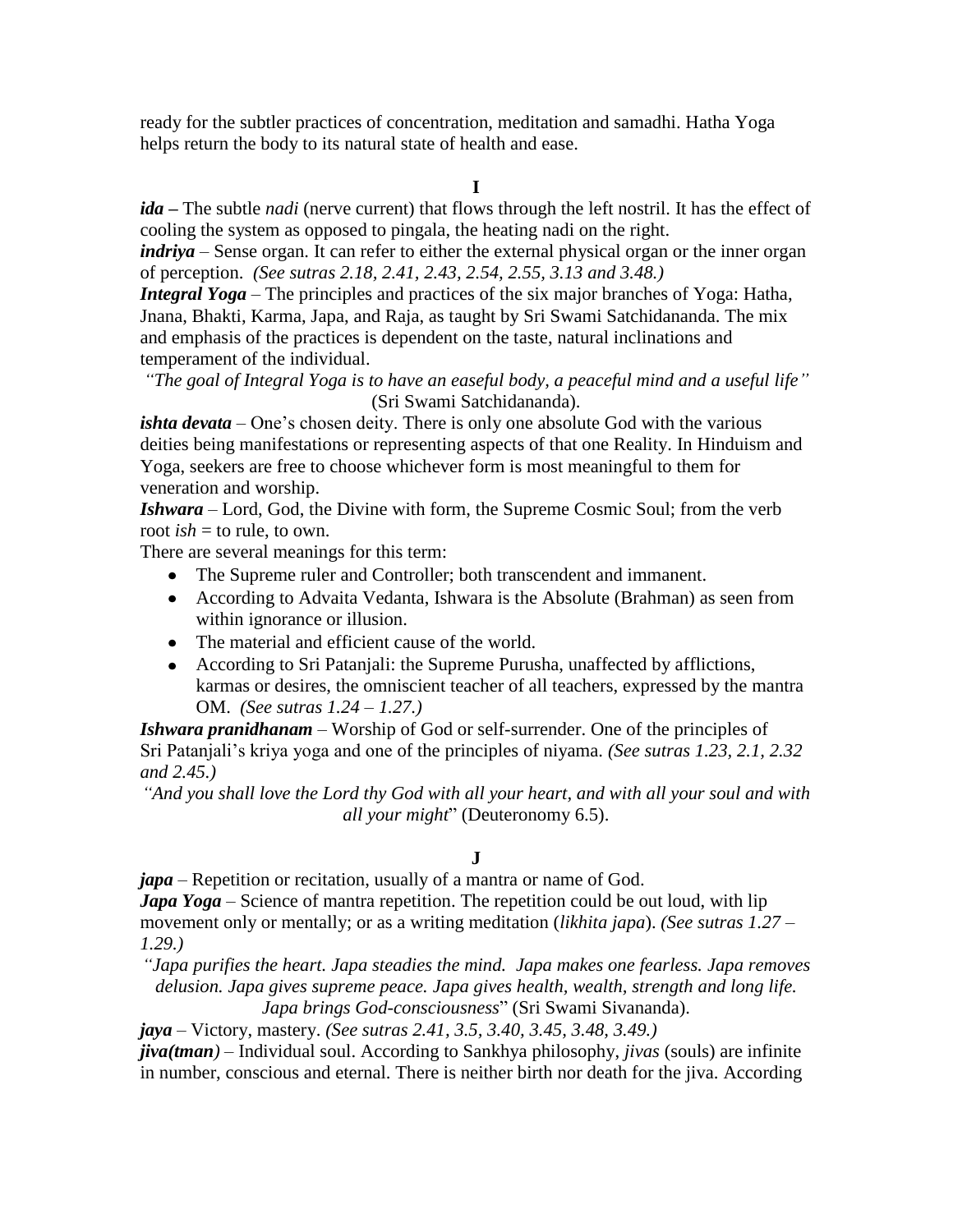to Advaita Vedanta, the jiva is a blending of the Self and not-Self due to an incorrect identification of the Self with the body-mind.

*jivanmukta* – Liberated living soul. Liberation results from the discrimination between the spirit and Nature and the ultimate dissolution of ignorance (*avidya*).

A jivanmukta, "*has double consciousness. He enjoys the bliss of Brahman. He also has the experience of this world"* (Sri Swami Sivananda).

*jnanam* – Wisdom of the Self; knowledge, idea. The word is often used to refer to insights gained from meditation and samadhi.

*Jnana Yoga* – Yoga of Self-inquiry, knowledge and study. It is characterized by contemplation on the true nature of the Self, the constant effort to discriminate between what is real (permanent and unchanging) and what is unreal (that which changes). *jyoti* – Illumination, effulgence, light.

**K**

*kaivalya* – Absolute freedom, independence, isolation, liberation. *(See sutras 2.25, 3.51, 3.56, 4.26 and 4.34.)*

*karma* – The universal law of action and reaction; cause and effect. It is of four classes *(see sutra 4.7.)* according to the effects the actions produce.

- $\bullet$  white = happiness
- $\bullet$  black = unhappiness
- black  $&$  white (mixed) = a mix of happiness and sorrow
- neither black nor white  $=$  actions  $-$  like those of the yogi which transcend karma, leaving the individual free

Karma can also be classified as follows:

- *Sanjita* all the accumulated actions from previous births awaiting another lifetime to bear fruit
- *Prarabdha* karmas manifesting in the present birth
- *Agami* karmas currently being created
- *(See sutras 1.24, 2.12, 2.13, 3.23, 4.7 and 4.30.)*

*Karma Yoga* – Performing actions as selfless service without attachment to the results, performance of one's duties without selfish expectation, actions performed for the joy of serving.

*"Live for the sake of others. Spend a little time every day for your own health and peace and then share it with everyone"* (Sri Swami Satchidananda).

*karuna* – Mercy, compassion.

*"Diverse are the teachings of the religions of the world, but in all will be found that compassion is that which confers spiritual deliverance. Hold on to it"* (The Thirukkural). *klesa* – Misery, root obstruction. *(See sutra 2.3.)* In Indian scriptural literature, klesas are also referred to as *viparyaya* or error *(see sutra 1.8).*

*kriya* – Action, practices. According to Sri Patanjali, it comprises the three preliminary steps in Yoga (tapas, svadhyaya, and Ishwara pranidhanam, or austerity, study and selfsurrender). *(See sutra 2.1.)* The word also is used to refer to the cleansing practices of Hatha Yoga.

*kumbhaka* – Breath retention. It could be voluntary as part of the practice of pranayama (as in the breathing practices of Hatha Yoga) or occurring naturally in deep meditative states (in which case it is referred to as *kevala kumbhaka*).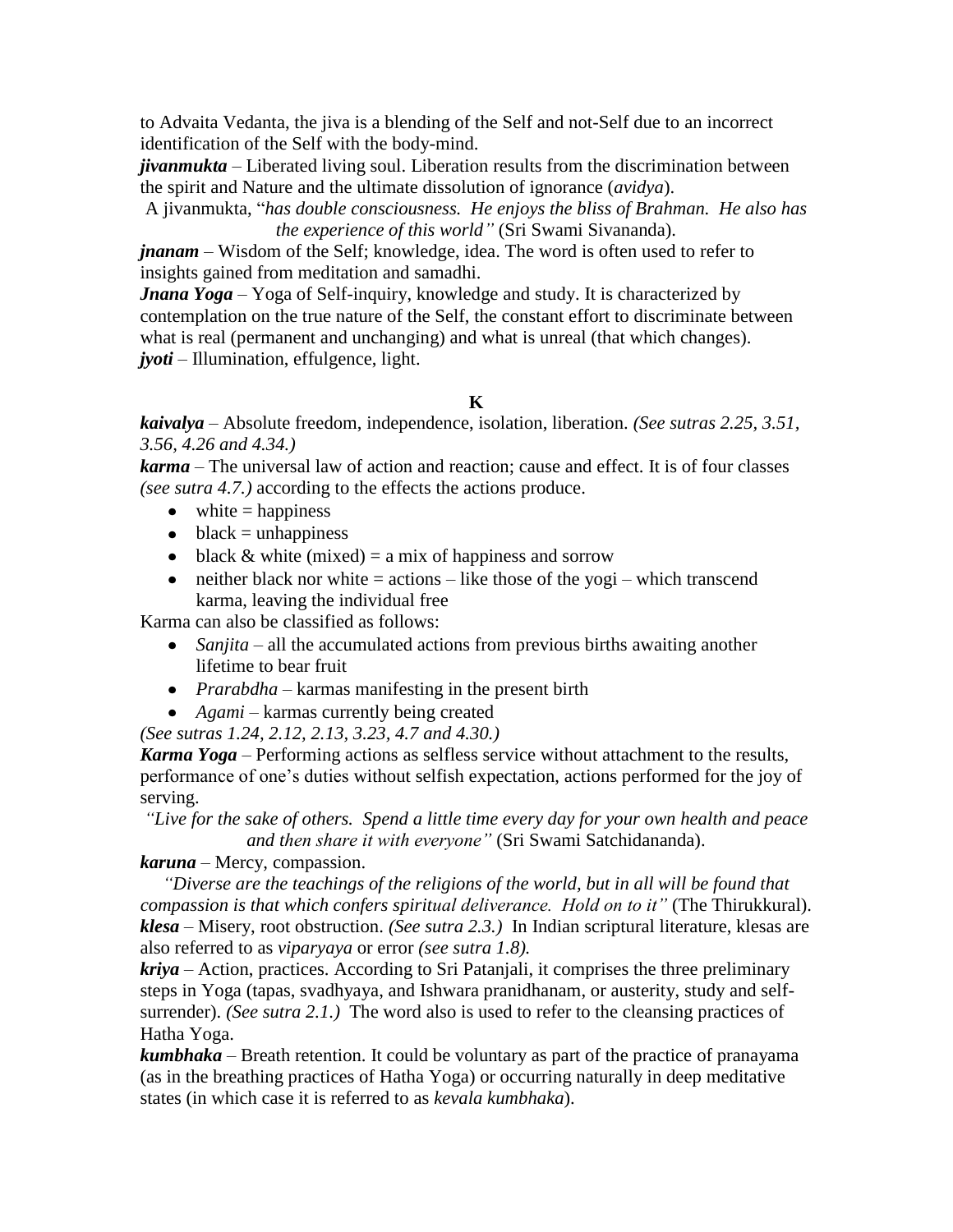*kundalini* – The primordial energy, lit., the coiled energy, stored at the base of the spine in the *muladhara chakra* of every individual. When awakened naturally through the onepointed attentiveness and purification of selfishness, it begins to move upward within the subtle central channel (*sushumna*) of the spine, piercing and enlivening the chakras and initiating a total rejuvenation and spiritual evolution of the entire being. Because a forced, premature awakening of this energy can result in undesirable consequences, it is compared to a cobra that must be handled with great care.

#### **M**

*Mahat* – Great (in space, time, quality or degree). Also a synonym for *buddhi,* the discriminative faculty of the mind. According to Sankhya philosophy, it is the cosmic aspect of the intellect and the first expression of Prakriti. From, mahat, the ego evolves. Mahat is also used as a term of respect and reverence for evolved spiritual individuals. *maharishi* – Great sage. It is from *maha* = great + *drsh* = to see. Therefore, maharishi literally means, *great seer*; the one who has seen (experienced) spiritual truths. *maitri* – Friendliness. A virtue to be cultivated in Yoga, it is also one of the fundamental principles cherished by all Buddhas and *Bodhisattvas* (awakened ones). *(See sutras 1.33 and 3.24.)*

*"The triple service of friendship is to take the friend out of the wrong path, to lead him into the right path and to share in his misfortune"* (The Thirukkural).

*manas* –Mind, from the root *man*, to think. This important term has several variations in meaning according to different schools of traditional thought. It emerges from the pure (*sattwic*) aspect of ego (*ahamkara*) and is regarded as the inner organ (*antahkarana*). As such, it receives and arranges input from the senses and conveys it to the buddhi. *mantra* –A sound formula used for meditation, a sacred word or phrase of great spiritual significance and power, scriptural hymns; lit., a thought that protects. *(See sutra 1.27.)*

*"A mantra is divinity encased within a sound-structure. It is divine power or Daivi Shakti manifesting in a sound-body"* (Sri Swami Sivananda ).

The Bible also teaches the significance and power of sound: "*In the beginning was the word, and the word was with God, and the word was God"* (John 1.1).

*maya* – Illusion, the principle of appearance, the mysterious power of creation. It has several shades of meaning:

- $\bullet$ The force or quality that persuades us to misperceive the unreal as real, the temporary as permanent, the painful as pleasurable, the non-Self as the Self and the unconditioned Absolute as having attributes. *(See sutra 2.5, which though not using the word maya, presents ignorance as having the same power. In fact, the sage Shankaracharya used the terms maya and avidya interchangeably.)*
- According to Advaita Vedanta, it is the beginningless cause which brings about the illusory manifestation of the universe. It is not ultimately real and cannot function without Brahman. Maya is how the one reality can appear as many. Because it is illusory, it has significance only on the relative level.

*mudra* – Sign, seal or symbol. In Hatha Yoga, it is a posture, or a gesture or movement of the hands, which holds or directs the prana within. Many deities and saints are depicted performing mudras which grant benediction.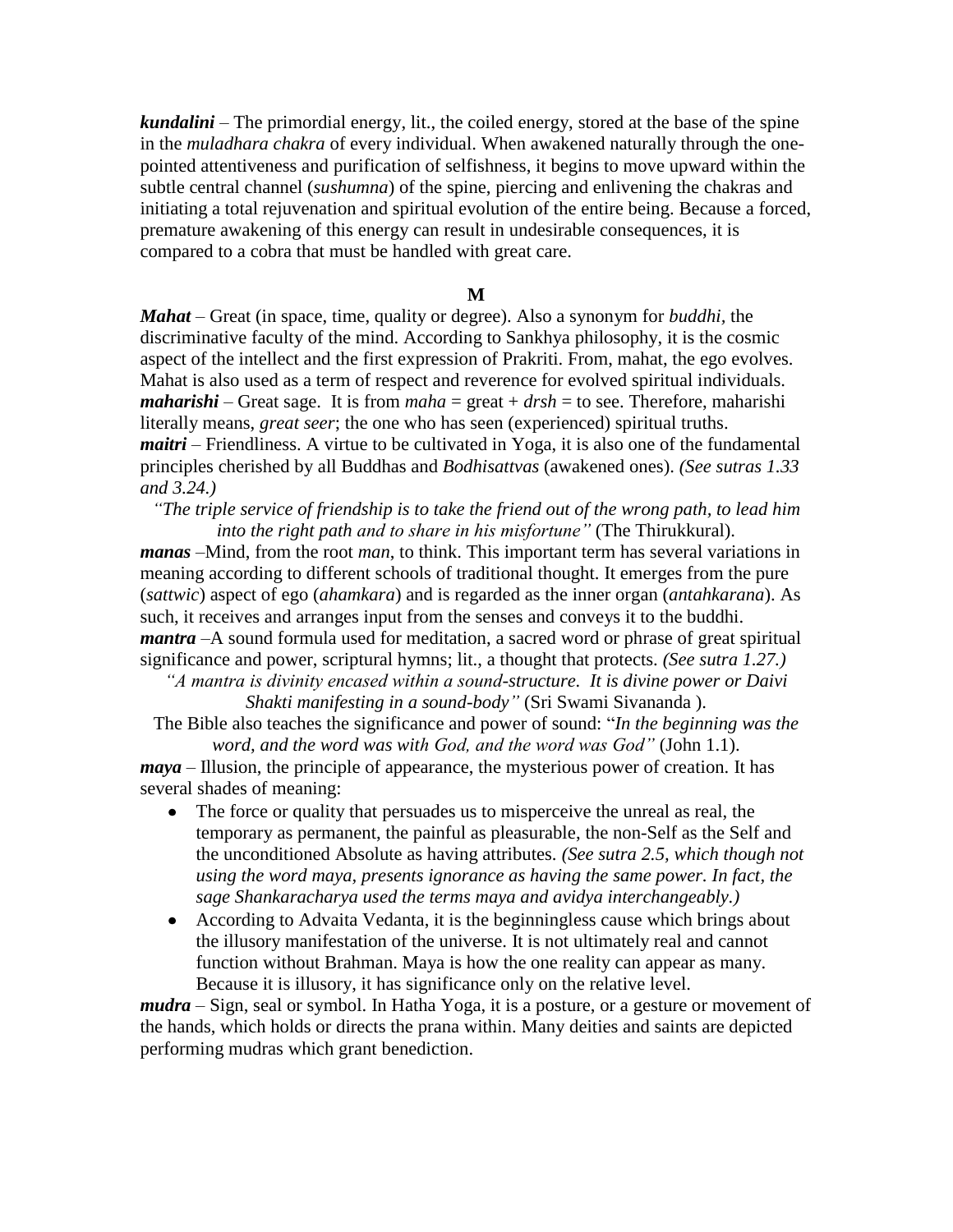*nada* – Sound, the sound heard in deep meditation. The first vibration out of which all creation manifests. Sound is the first manifestation of the Absolute Brahman and is represented by the crescent shape in the Sanskrit script for OM.

**N**

*nadi* – Subtle channels of energy flow in the body. There are 72,000 such conduits of vital energy in the body. The most important are *ida*, *pingala* and *sushumna*. *Ida* functions as the cooling, receptive parasympathetic nervous system-like activities and is associated with the left nostril. *Pingala"s* activities bring more movement, heat and sympathetic nervous system-like functions and are associated with the right nostril. The *sushumna* is associated with the hollow in the center of the spinal cord and is the channel through which the awakened kundalini energy moves in its journey from chakra to chakra until it reaches the crown of the head (*sahasrara*). The *Yoga Sutras* only mention *kurma nadi* (tortoise-shaped nadi) whose primary function is to bring stability to the body and mind. *(See sutra 3.32.)*

*nirodha* – To still or restrain; cessation. From the verb root *rudh* = to obstruct, restrict, arrest, avert  $+ ni =$  down or into, it refers to both the process and attainment of stilling all activities of the mind (which obscure the experience of the Purusha). Traditionally, it is said to be applied on four levels: *vritti*, *pratyaya, samskara* and *sarva*. These four levels describe increasingly more complete and deeper attainments of nirodha.

- Vrittis modifications of the mind-stuff; movements or currents of thought; thought processes.
- Pratyaya notions, beliefs; the thoughts that immediately arise in the mind when it is stimulated by an object.
- Samskara subconscious impressions.
- Sarva a complete cessation of all mental activity.

*(See sutras 1.2, 1.12, 1.51 [in which nirodha is translated as "wiped out"] and 3.9.)*  Sri Swami Vivekananda says the following regarding nirodha: *"The chitta is always* 

*trying to get back to its natural pure state, but the organs draw it out. To restrain it, to check this outward tendency, and to start it on the return journey to the Essence of Intelligence is the first step in yoga, because only in this way can the chitta get into its* 

*proper state."*

*nirvana* – To extinguish, blow out. In Buddhist teachings, it refers to the state of liberation. It has also been referred to as unborn, unconditional, unchanging, indescribable, a state of nonattachment to either being or non-being; the state of absolute freedom.

*nirvikalpa* – A term used in Vedanta for the samadhi that is without thought or imagination. It is analagous to asamprajnata samadhi in the *Yoga Sutras*.

*niyama* – Observance (the second of the eight limbs of Yoga). *(See sutras 2.32 and 2.40- 45.)*

**O**

*OM* – The cosmic sound vibration which is the source of, and includes, all other sounds and vibrations. OM is the absolute Brahman as sound and the foundation of all mantras. It is composed of the letters *A, U*, and *M*, which respectively represent creation, evolution and dissolution, or the waking, dreaming and dreamless sleep states. Beyond these states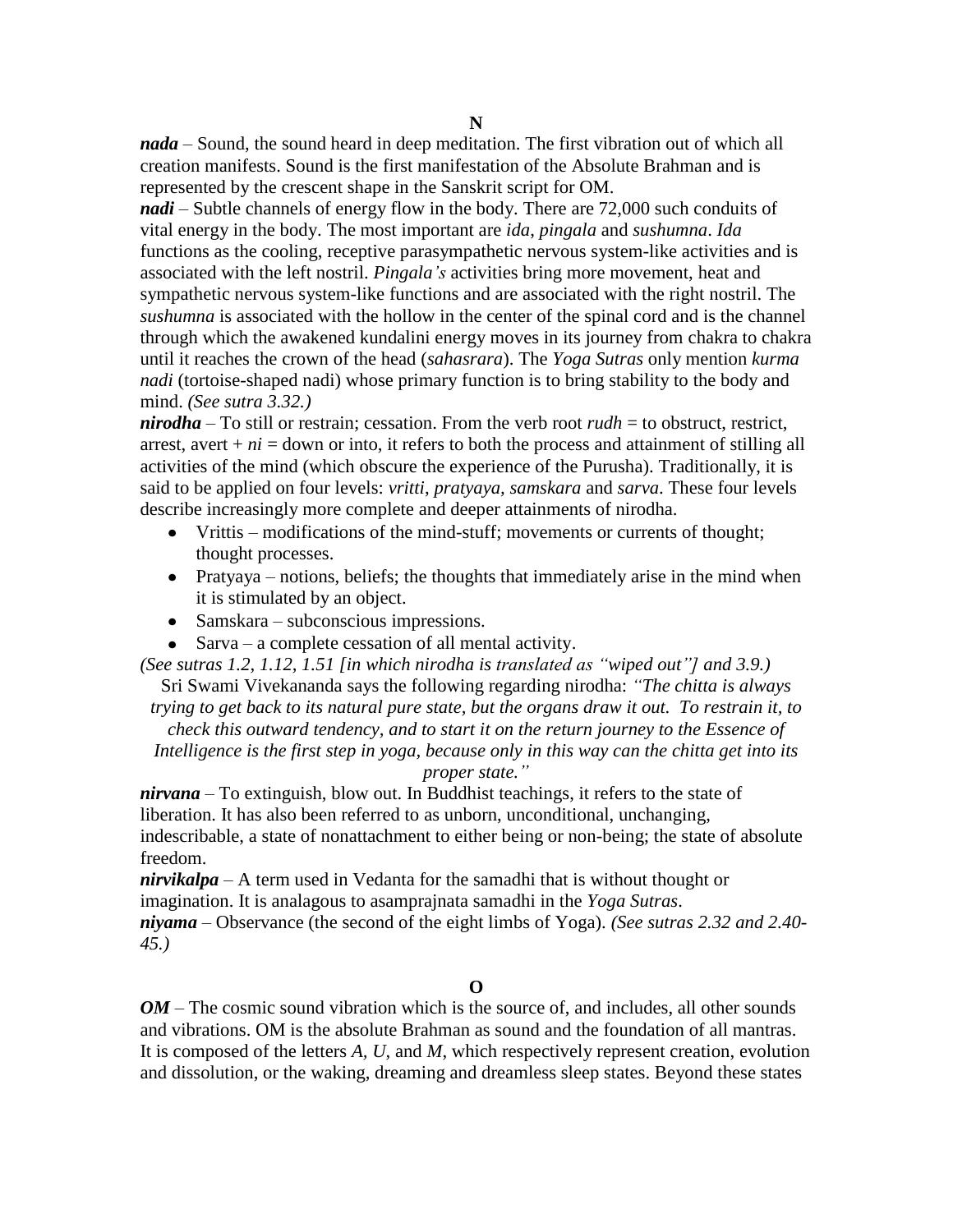is a fourth, the *anahata* or unrepeated. *(See sutra 1.27, in which the word "pranava", or humming, is equivalent to OM.)*

*ojas* – A subtle energy that enlivens the body and mind. It is accumulated in many ways but is particularly associated with the preservation of sexual energy. Poor diet, overwork, anger, stress and worry deplete ojas, while the opposite conditions increase it. When ojas becomes chronically low, it leads to degenerative disease and premature aging. Although ojas is present throughout the body, it is especially associated with the heart.

**P**

# *param* – Highest, supreme

*Patanjali* – The sage who compiled the *Yoga Sutras*. He is often referred to as the "Father of Yoga." Some identify him as also the author of the *Mahabhashya*, an important Sanskrit grammatical text, which dates to the second century B.C. E. There are also other works attributed to an author(s) named Patanjali, including texts on medicine.

 In popular tradition, Sri Patanjali is considered an incarnation of the mythical serpent *Ananta* (or *Sesha*), on whom Lord Vishnu rests before the beginning of a new cycle of creation. Symbolically, snakes were said to be the guardians of esoteric teachings and *Ananta*, as Lord of the snakes, presided over them all. *Ananta* took on human form as Patanjali for the benefit of humanity.

In another version, Patanjali is said to have fallen from the sky as a newborn serpent into the hands of his mother as she was offering water in worship of the sun. She called him Patanjali from *pata* (meaning both serpent and fallen) and *anjali* (referring to hands cupped in worship).

*pingala* – A subtle nerve current that flows to the right nostril and is heating in its effect. *Prakriti* – Primordial Nature. In Sankhya philosophy it is one of the two fundamental categories of existence, the other being Purusha. Although Prakriti is active, consciousness is not intrinsic to its nature. In Advaita Vedanta, Prakriti is a principle of illusion (maya) and is therefore not real.

*prana* – The vital energy, life breath, life force. Though one, prana is divided into five major categories according to its functions:

- *prana*: rising upwards
- *apana*: moving downwards. Governs the abdomen and excretory functions
- *vyana*: governs circulation of blood
- *samana*: the force that equalizes; also responsible for the digestive process. *(See sutra 3.41.)*
- *udana*: directs vital currents upwards *(See sutra 3.40.)*

*pranava* – OM, the basic hum of the vibration of the universe. *(See "OM" and sutra 1.27.)*

*pranayama* – The practice of controlling the vital force, usually through control of the breath. The fourth of the eight limbs of Raja Yoga. *(See sutras 2.49 - 2.53.)*

*pranidhanam* – Total dedication, self-surrender. *(See sutras 1.23, 2.1, 2.32 and 2.45.)* In Buddhism, pranidhanam is taken to mean a vow and usually refers to the Boddisattva's vow of helping all beings attain liberation.

*prasadam* – Consecrated food offering, grace, tranquility.

*pratipaksha bhavanam* – Practice of substituting positive thought forms for disturbing, negative ones. *(See sutras 2.33 and 2.34.)*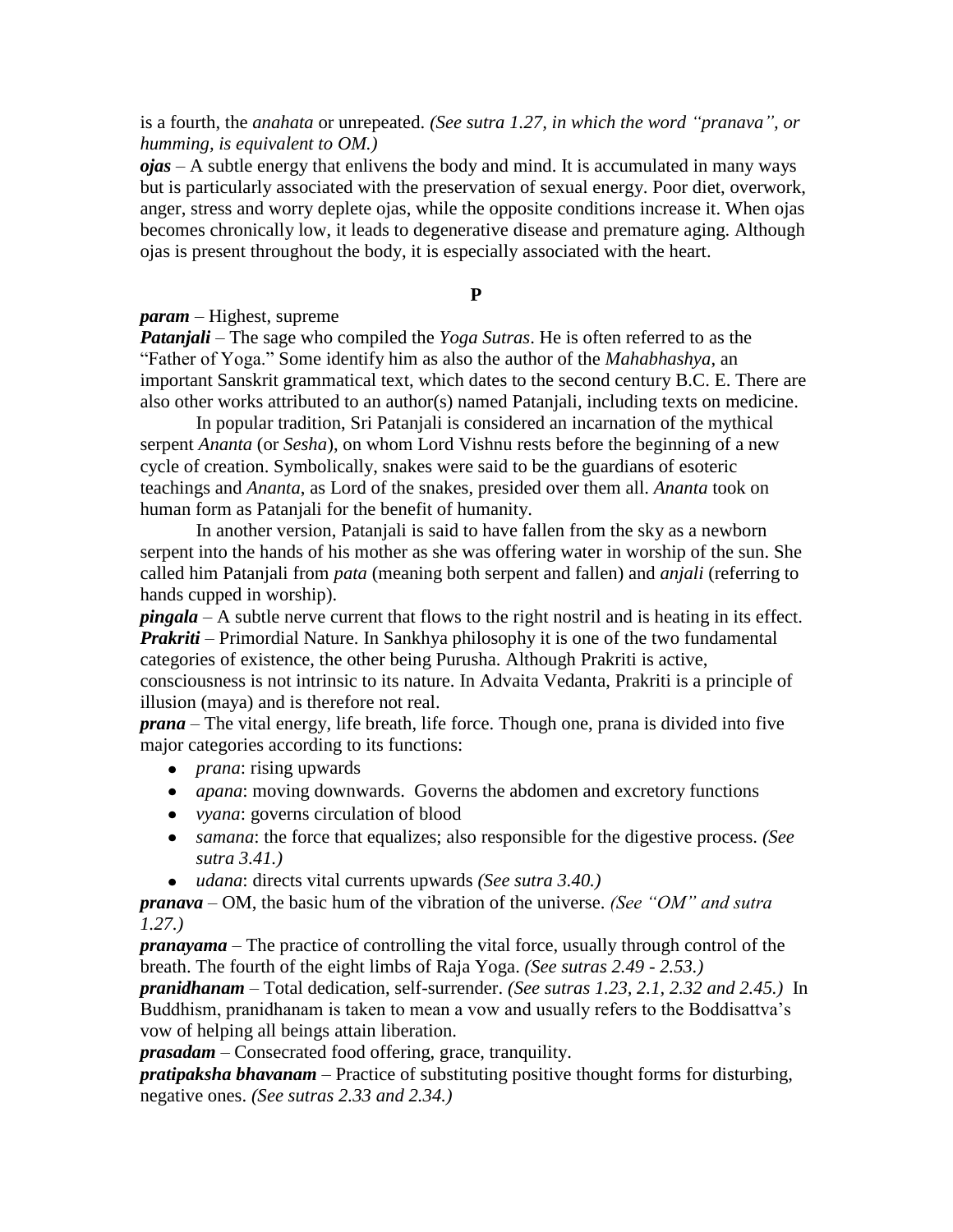*pratyahara* – Sense control, withdrawal of the senses from their objects (the fifth of the eight limbs of the *Yoga Sutras*). *(See sutras 2.54 and 2.55.) puja* – Worship service.

*Purusha* – The divine Self which abides in all beings; individual soul. Depending on the context, texts might use "Purusha" to refer to the individual soul or to the Absolute God. In Sankhya philosophy, Purusha along with Prakriti constitute the two basic categories of creation. It is pure consciousness which is unchanging, eternal and pure. The *Yoga Sutras* also use the word "Seer" *(see sutras 2.17, 2.20, 2.21, and 2.25)* and "Owner" *(see sutra 2.23),* to refer to the same reality. According to Advaita Vedanta, Purusha is One and is the eternal witness of all there is*. (See sutras 1.16, 1.24; 3.36, 3.50, 3.56; 4.18 and 4.34.)*

#### **R**

*raga* – Attachment, liking, desire. *(See sutras 1.37, 2.3 and 2.7.) raja* – King.

*Raja Yoga* –Royal Yoga; another name by which the *Yoga Sutras of Patanjali* are known. Sri Swami Satchidananda writes in the preface to his commentary on the *Yoga Sutras*: *"It is a practical handbook. Every time you pick it up you can absorb more for your growth. Let us slowly try to understand more; and, what little we understand, let us try to practice. Practice is the most important factor in Yoga."*

*rajas* – Activity, restlessness (one of the three gunas).

# **S**

*sabda* – Sound, word or name.

*sadhana* – Spiritual practices, usually formal, but also refers to the cultivation of mindfulness and proper attitudes in life.

*"You must have interest and liking in your sadhana. You must understand well the technique and benefits of sadhana"* (Sri Swami Sivananda).

*sahasrara chakra* – The thousand-petaled lotus; the subtle center of consciousness at the crown of the head, where the awareness and energy go in the higher samadhis.

*shakti, Shakti* – Energy, power, capacity, the kundalini force; the divine cosmic energy which creates, evolves and dissolves the universe. As a proper name, *Shakti* is used to designate the consort of Lord Siva or the Divine Mother in general.

*samadhi* – Contemplation, superconscious state, absorption (the eighth and final limb of the eight limbs listed in the *Yoga Sutras*); lit., to hold together completely. Samadhi can refer to any of several states in which the mind is (to a greater or lesser degree) absorbed in a state of union with the object of meditation. It is beyond all thought, untouched by speech or words. It is the experience of unwavering stillness and awareness and leads to intuitive wisdom*. (See sutras 1.17, 1.18; 1.41-1.51, 2.29, 3.3, 3.11 and 4.29.)*

*samapatti* – Coming together, meeting. A synonym for samadhi.

*samsara* – The continuing rounds of birth, death and rebirth.

*samskara* – Latent, subconscious impression; innate tendency due to past actions. *(See sutras 1.18, 1.50, 2.15, 3.9, 3.18, 4.9 and 4.27.)*

*samyama* – The combined practice of dharana, dhyana and samadhi upon one object. *(See sutras 3.4, 3.16 – 3.33, 3.35, 3.36, 3.42 – 3.45, 3.48 and 3.53.)*

*santosha* – Contentment (one of the principles of niyama). *(See sutras 2.32 & 2.42.)*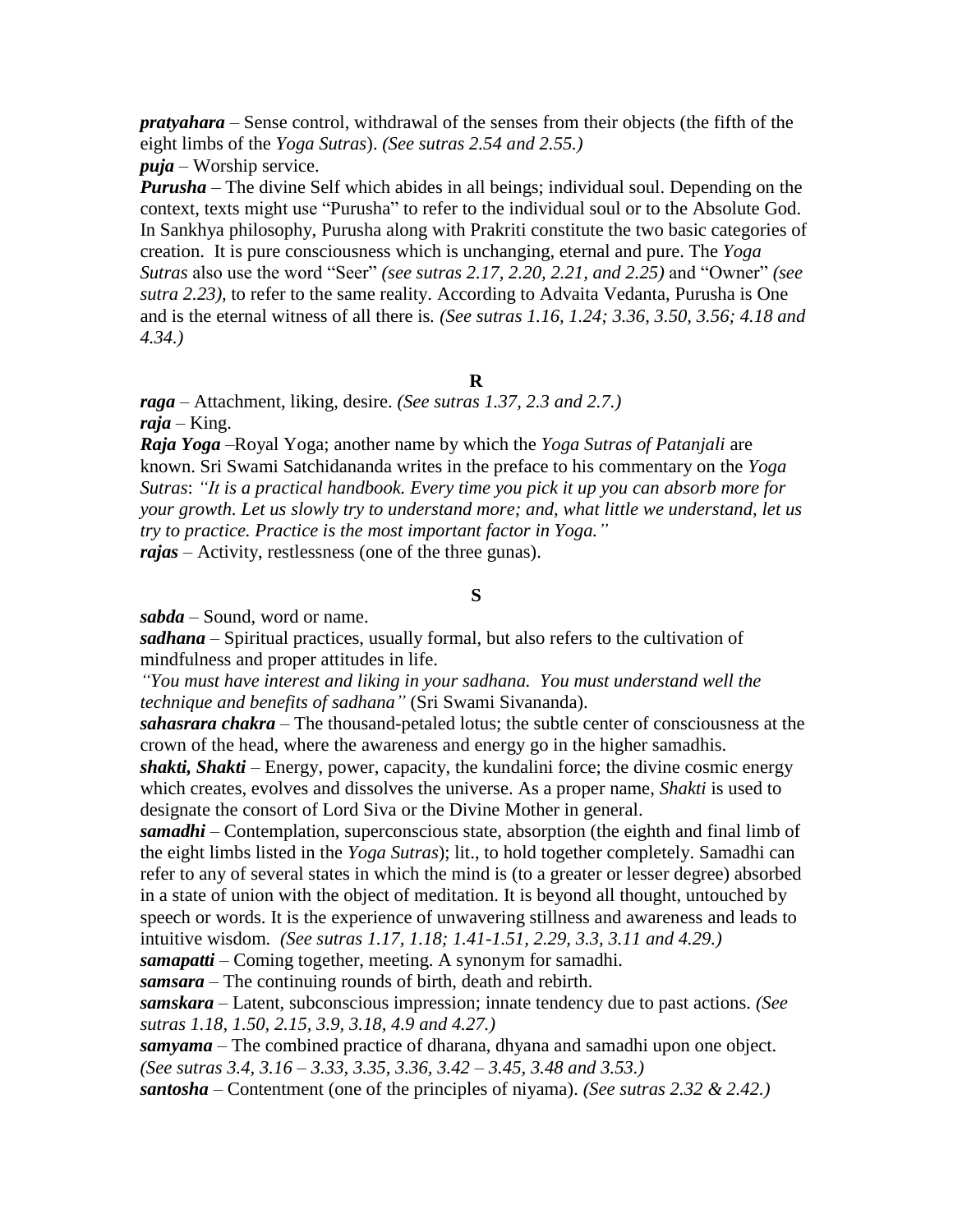*sat* – Existence or Truth

**Satchidananda, Swami** (1914 - 2002) world-renowned Yoga Master and founderspiritual head of the Integral Yoga Institutes and Satchidananda Ashrams.

He is the inspiration behind the building of the LOTUS (Light Of Truth Universal

Shrine). Located at Satchidananda Ashram-Yogaville in Buckingham, Virginia, the LOTUS is a sanctuary dedicated to the One Truth that illumines all faiths.

*sattwa* – Purity, balanced state (one of the three gunas). *(See sutras 2.41, 3.50 and 3.56.) satya* – Truth, truthfulness (one of the principles of yama). *(See sutras 2.30 and 2.36.)*

*"Truthfulness is attained if one"s speech is such that it harms no being in the world"* (The Thirukkural).

*saucha* – Purity (one of the principles of niyama). *(See sutras 2.40 and 2.41.) siddha* – An accomplished one, a term often associated with one who has attained supernatural powers.

*siddhi* – Accomplishment, the term used to refer to the extraordinary powers listed in Pada Three of the *Yoga Sutras*. *(See sutras 2.43, 3.38 and 4.1.) shanti* – Peace.

**Sivananda, Swami** (1887-1963) – The great sage of the Himalayas, founder of the Divine Life Society; author of over 300 books on Yoga and spiritual life, Guru of Sri Swami Satchidananda and many other respected Yoga teachers. *shraddha* – Faith. *(See sutra 1.20.)*

"*For if you had faith even as small as a tiny mustard seed, you could say to this mountain, "Move!" and it would go far away. Nothing would be impossible"* (Matthew 17.20).

*Sri* – Eminent or illustrious. A prefix placed before names of scriptures and great women and men to show respect or reverence; a name of the Goddess of Divine Wealth. *Sukha* –Happy, pleasant, agreeable. *(See sutras 1.33, 2.5, 2.7, 2.42 and 2.46.) sutra* – Aphorism; lit., thread.

*"A sutra is an aphorism with minimum words and maximum sense*" (Sri Swami Sivananda).

*svadhyaya* – Study, scriptural study, study of the self and the Self. One of the niyamas. *(See sutras 2.1, 2.32 and 2.44.)*

*"Books are infinite in number, and time is short; therefore the secret of knowledge is to take only what is essential. Take what is essential and try to live up to it"* (Sri Swami Vivekananda).

*swami* – In the Hindu tradition, a renunciate or monk; a member of the Holy Order of Sannyas.

# **T**

*tamas* – Inertia, dullness (one of the three gunas).

*tanmatra* – Subtle essence, energy or potential that gives rise to material elements. According to Sankhya philosophy, they evolve from the tamasic aspect of the ego principle. The five elements derived from the tanmatras are as follows:

- $\bullet$  sound ether
- $\bullet$  touch air
- $\bullet$  sight fire
- $\bullet$  taste water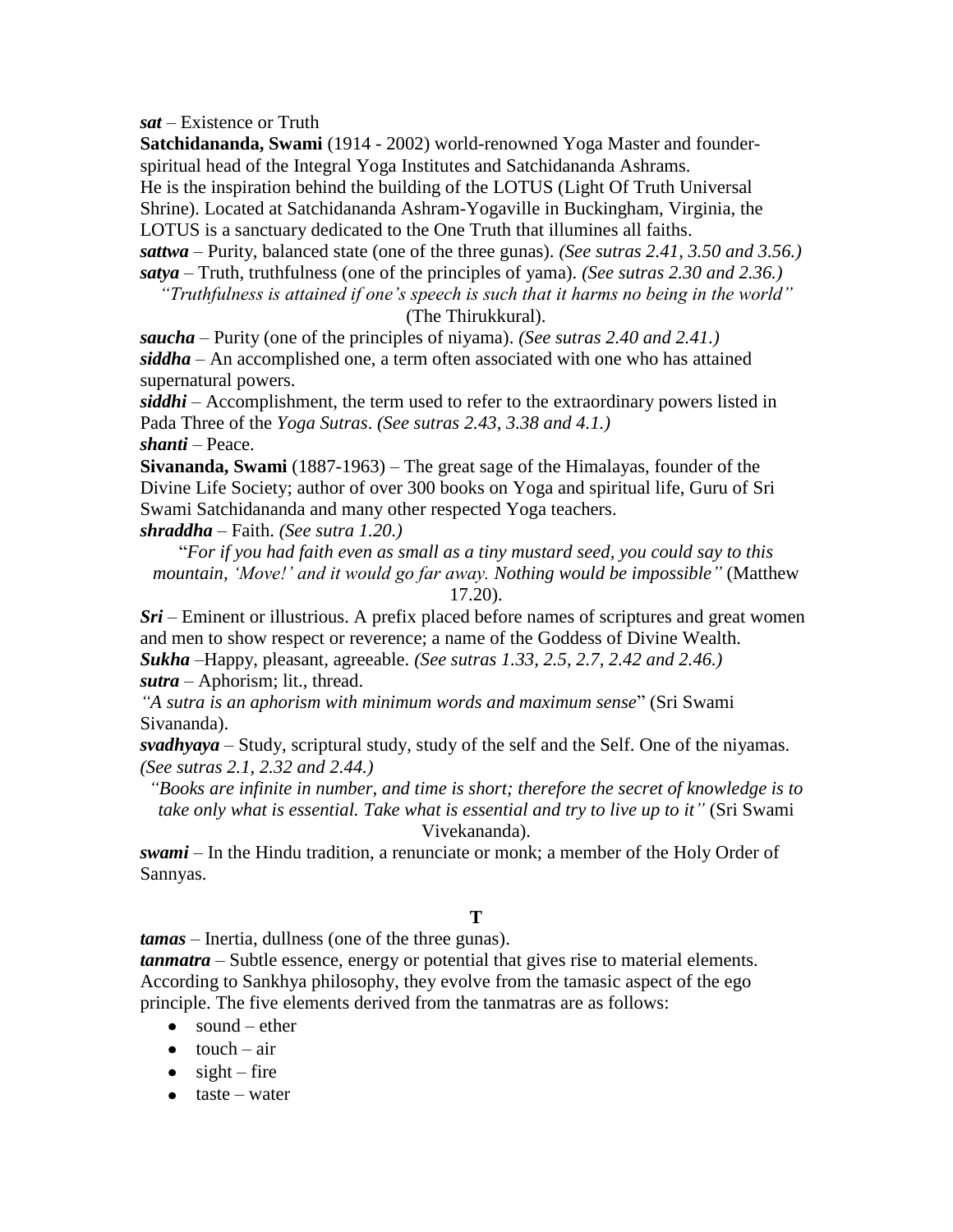$\bullet$  smell – earth

*Tantra Yoga* – Practices that use rituals, yantras and mantras to experience the union of Siva and Shakti (the masculine and feminine, or positive and negative forces) within the individual. The practices offer detailed explanations of the knowledge of mantras and the essence of things (see *tatwa*). From *tan* = do in detail + *tra* = to protect, tantric practices are believed to have protective powers for its practitioners.

*tapas* – Lit., to burn. Spiritual austerity; purificatory action, accepting but not causing pain (one of the niyamas). *(See sutras 2.1, 2.32, and 2.43.)*

*tatwa* – From *tat* = that + *tvam* = ness, or "*thatness*," tatwa is the essence of anything; its essential being. The word also refers to the fundamentals of a philosophical system. *tejas* – Illumination, fire, splendor (especially spiritual), brilliance.

*tyaga* – The renunciation of the selfish ego or the dedication of the fruits of actions to God or humanity. *(See sutra 2.35, in which tyaga is translated as "cease.")*

"*Tyagat shantir anantaram; The dedicated ever enjoy Supreme Peace*"

(Bhagavad Gita, 12.12).

#### **U**

*Upanishads* – Lit., to devotedly sit close. The final portion of each of the Vedas which teaches the principles of the nondualistic Advaita Vedanta philosophy. The essential teaching of the Upanishads is that the Self of an individual is the same as Brahman, the Absolute. Therefore, the goal of spiritual life is presented as the realization of Brahman as one's True Identity or Self. There are ten principle Upanishads: *Isha, Kena, Katha, Prasna, Mundaka, Mandukya, Taittiriya, Aitareya, Chandogya,* and *Brihadaranyaka*.

#### **V**

*vairagya* - Dispassion, nonattachment. *(See sutras 1.12, 1.15, 1.16 and 3.51.) vasana* – A subset of samskaras (subconscious impressions) that link together to form habit patterns or personality traits. They are regarded as the immediate cause of rebirth and in some philosophical schools, associated with subtle desires.

*Vedanta* – The culmination or end objective of knowledge; the final experience resulting from the study of the Vedas. There are two subdivisions of this philosophical school: complete, and qualified nondualism.

*Vedas* –The primary revealed wisdom scriptures of Hinduism (*Rig, Sama, Yajur,* and *Atharva*).

*vidya* – Knowledge, learning.

*viveka* – Discriminative discernment; discrimination between the Real and the unreal, the permanent and impermanent and the Self and the non-Self. A state of continuous discrimination between that which changes and that which does not. *(See sutras 2.26,* 

*2.28, 3.53, 3.55, 4.26, and 4.29.)*

*"A discriminating mind is the greatest of possessions. Without it, all other possessions will come to nothing"* (The Thirukkural).

*vrittis* – Modification or fluctuation of the mind-stuff in which the mind seeks to find meaning by linking together related pieces of information. According to Advaita Vedanta, vritti activity serves as the connecting link between knower (subject) and known (object) and is what makes knowledge of things within creation possible.